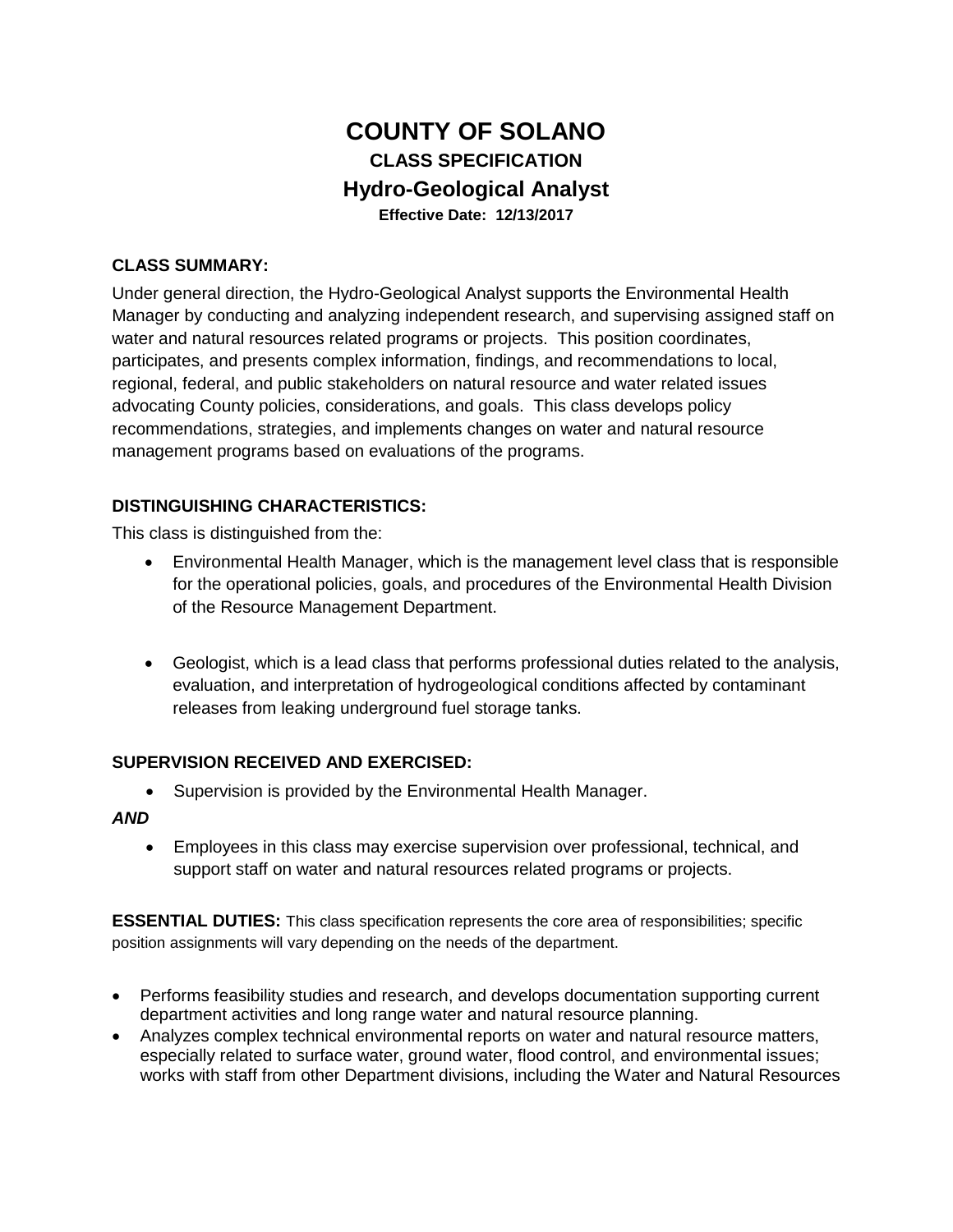Program Manager, county departments, regional partners, and contractors to accomplish tasks.

- Makes recommendations for addressing applicable Federal, State, and Local, laws, and regulations affecting water and natural resources and implements the required program modifications.
- Represents the Department by:
	- developing and maintaining collaborative partnerships and representing the Department with community leaders, local, regional, and statewide organizations, non-profit agencies, local businesses, and other County departments;
	- developing, implementing, and/or promoting a variety of programs and projects consistent with the Department's and County's goals, services, needs, and priorities;
	- working closely with community groups, staff and policy makers from the County, regional organizations, and/or local, state, and federal agencies, and with technical experts on water and natural resource issues and strategic planning efforts to further the County's goals; and
	- preparing complex reports and making presentations to elected or appointed legislative bodies, agencies, committees or work groups regarding various work programs and projects; participating as an active and contributing member of designated community organizations, committees/project teams, and special interest work groups as a representative of the Department.
- Performs supervisory duties over professional, technical, and support staff on water and natural resources related programs or projects such as:
	- assigning work and organizing, planning and scheduling staff's work activities and deadlines;
	- establishing standards for acceptable work products and evaluating performance;
	- monitoring work in progress, reviewing completed work and recognizing employees' work efforts and accomplishments;
	- responding to employee concerns and problems;
	- proposing disciplinary actions;
	- interviewing applicants and recommending selections;
	- providing career development mentoring and recommending training and career development opportunities;
	- ensuring that employees are properly trained and that they are scheduled for or have received required training or needed formal training;
	- providing instruction and/or guidance to employees in handling difficult or complex work problems;
	- reviewing and approving timesheets and requests for leave; and
	- communicating, supporting and enforcing County and Department policies and procedures including those related to equal opportunity and to safety.
- Assists management in the administration of the unit by:
	- participating in the administration of the unit's budget by submitting budget recommendations, monitoring expenditures, approving routine purchases and assisting in preparation of fiscal reports;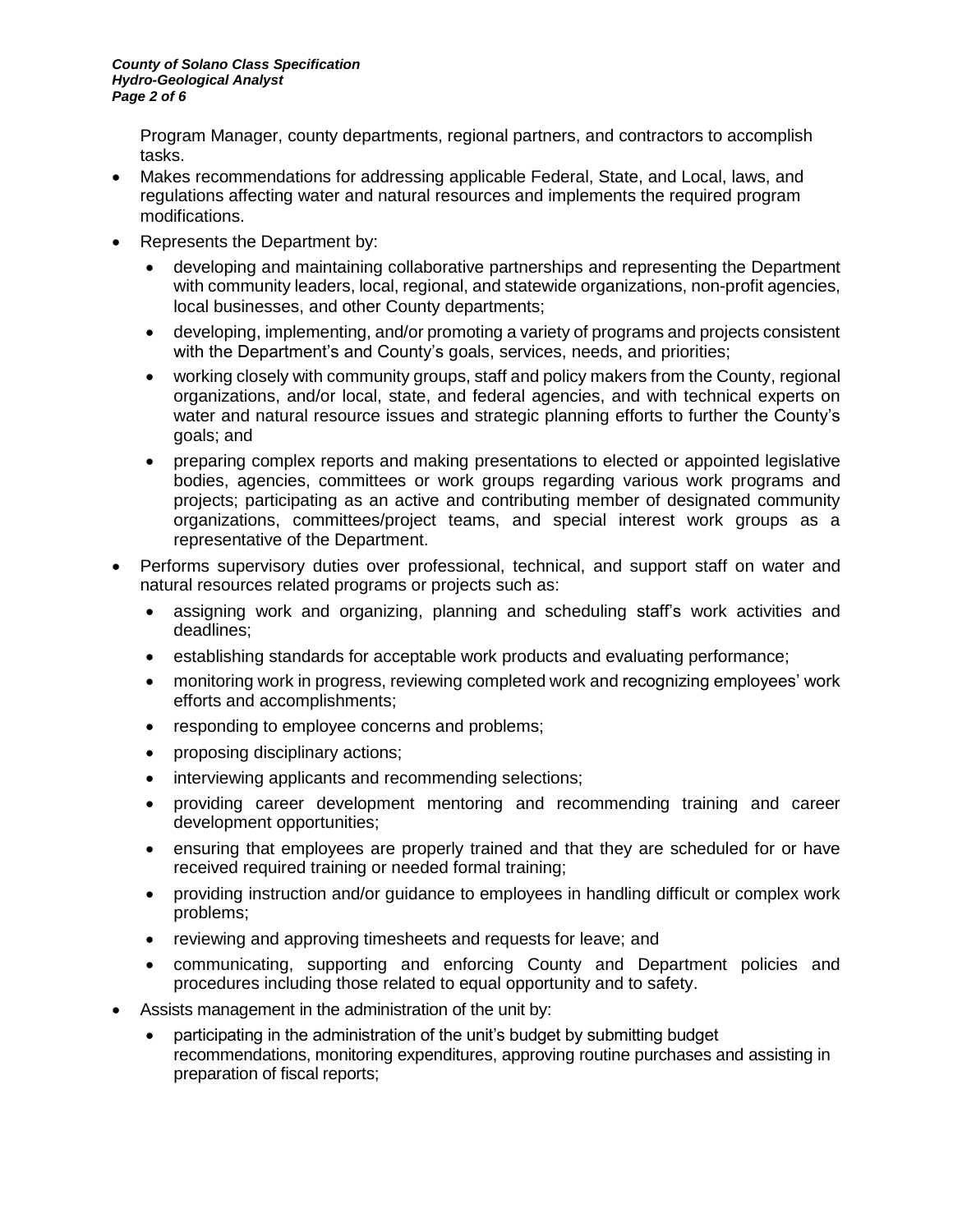- applying for and monitoring grants or other specialized funding and preparing and monitoring contracts;
- coordinating the work of contractors and consultants with the work of the unit;
- reviewing work unit procedures, practices and work methods to increase the effectiveness and efficiency of operations;
- monitoring the achievement of goals and objectives of the unit; and
- assisting in the evaluation of department programs and operations.
- May provide professional oversight over programs or project assistance in other divisions when professional expertise is necessary.
- Performs other duties of a similar nature or level as assigned.

# **EDUCATION AND EXPERIENCE:**

**Education:** Bachelor's degree or higher from an accredited college or university with a major in urban planning, environmental planning, environmental sciences, water resources, natural resources, civil engineering, geology, hydrogeology, or a closely related field.

#### **AND**

**Experience:** Five (5) years of full-time paid experience in providing oversight in water resource planning, water policy development, natural resource planning, long range planning and environmental review process, water quality or water remediation protection or planning, or water supply protection or planning, or any other related fields, or combination thereof, and one (1) year of lead or supervisory experience in any field.

# **LICENSING, CERTIFICATION AND REGISTRATION REQUIREMENTS**:

- Possession of a valid California Driver's License, Class C is required upon date of hire. California Driver's License must be kept current while employed in this class.
- Possession of a California registration or license as a Geologist, Engineering Geologist, Hydrologist, or Civil Engineer is highly desirable, but not required.

#### **REQUIRED KNOWLEDGE, SKILLS AND ABILITIES:**

#### **Knowledge of:**

- Federal, State, and Local laws, regulations, statues, principles, and policies applicable to work performed/ unit supervised such as: Water law in California, environmental review process including the California Environmental Quality Act (CEQA) and the National Environmental Policy Act (NEPA), civil engineering/hydro geologic practices relating to surface water, groundwater, hydrology, storm water, flood control, and resource management planning.
- Methods to promote, implement, evaluate, and modify assigned water and natural resources policy and programs to meet state requirements or County objectives. Interpret political and administrative directions and identify administrative changes and incorporate them into operational policy and procedures.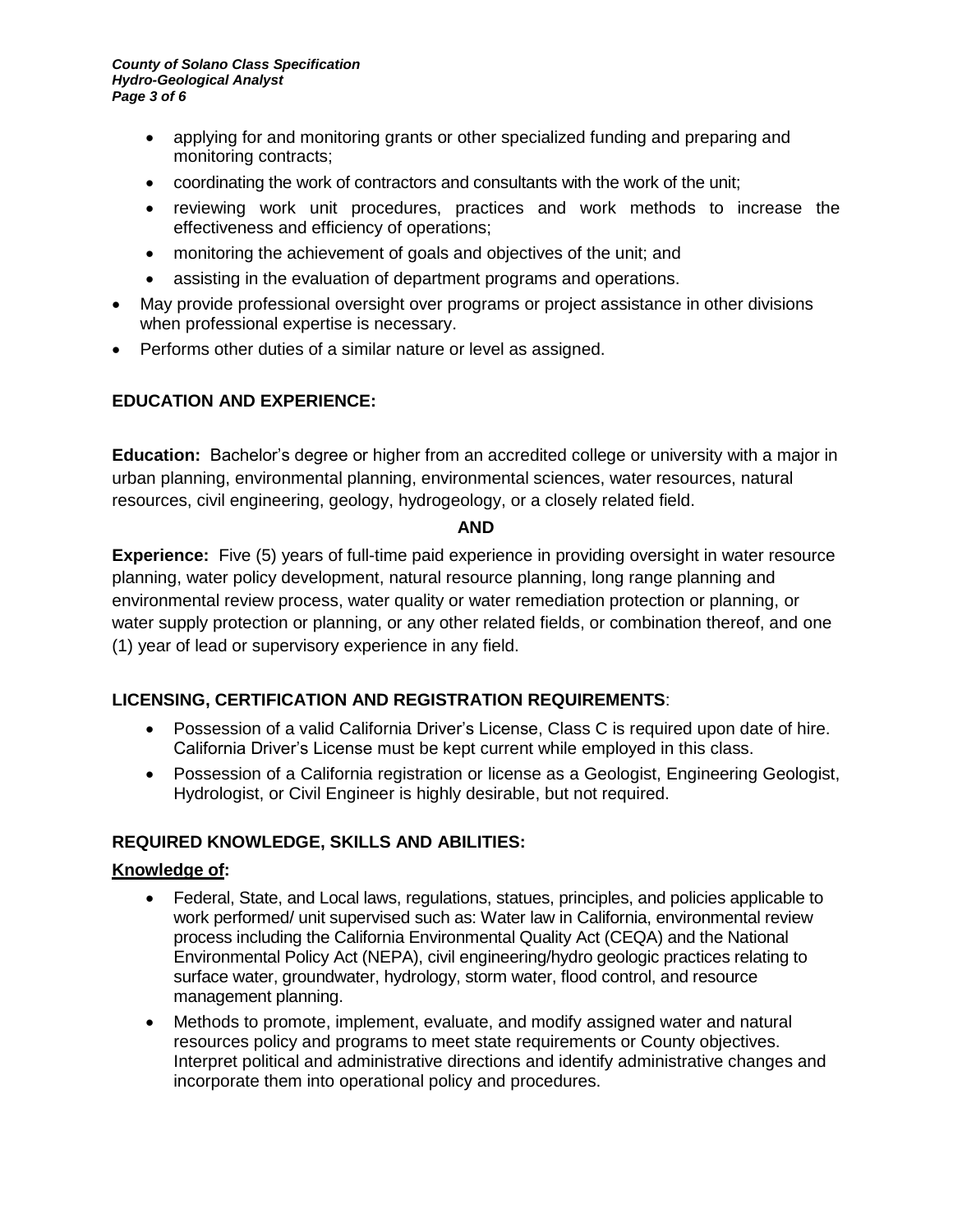- Standard and accepted principles and practices of supervision, leadership, motivation, team building, organization, training, and conflict resolution. Methods to effectively delegate and ensure work product is timely, within budget, and meets objectives.
- Practices and techniques of administrative and statistical analysis, statistical report preparation, and graphic presentation of analysis.
- Methods and procedures of public hearings; staff role to public bodies.
- Oral communication techniques to include presentations to groups of various sizes in a positive, inclusive, and motivational manner.
- Public Administration principles and practices of budgeting, cost analysis, fiscal management, and program planning/evaluation.
- English composition, spelling, grammar, vocabulary, and punctuation for both written and oral communications.
- Formats and appropriate terminology for written communications such as business correspondence, policies, procedures and narrative reports.
- Basic mathematics for developing, preparing and completing numerical, budgetary, and/or statistical reports.
- Standard office procedures, practices, equipment, personal computers, and software.

## **Skill and/or Ability to:**

- Research laws, regulations, procedures and/or technical reference materials; analyze, evaluate and interpret the data gathered; draw logical conclusions; develop reasonable and deliverable options, make appropriate recommendations; and implement the resultant change effectively.
- Understand, interpret and apply applicable laws, regulations and policies and use good judgment in their application.
- Collect, comprehend, and analyze complex information, data, and maps. Present complex information in readily understandable manner.
- Gather and analyze statistical data and prepare comprehensive statistical reports.
- Supervise, evaluate, train, and develop staff and organize their work.
- Represent the Department in meetings with representatives from various County and non-County organizations, government agencies, with local businesses, and/or with the general public.
- Manage a variety of simultaneous work projects and carry them through to successful completion.
- Determine the appropriate course of action in stressful and/or emergency situations.
- Assist in budget preparation, funding proposals, and narrative reports.
- Write and administer contracts and grants according to designated guidelines and regulations.
- Understand and analyze expenditure reports.
- Communicate information and ideas clearly and concisely, both orally and in writing.
- Work with and speak to various cultural and ethnic individuals and groups in a tactful and effective manner.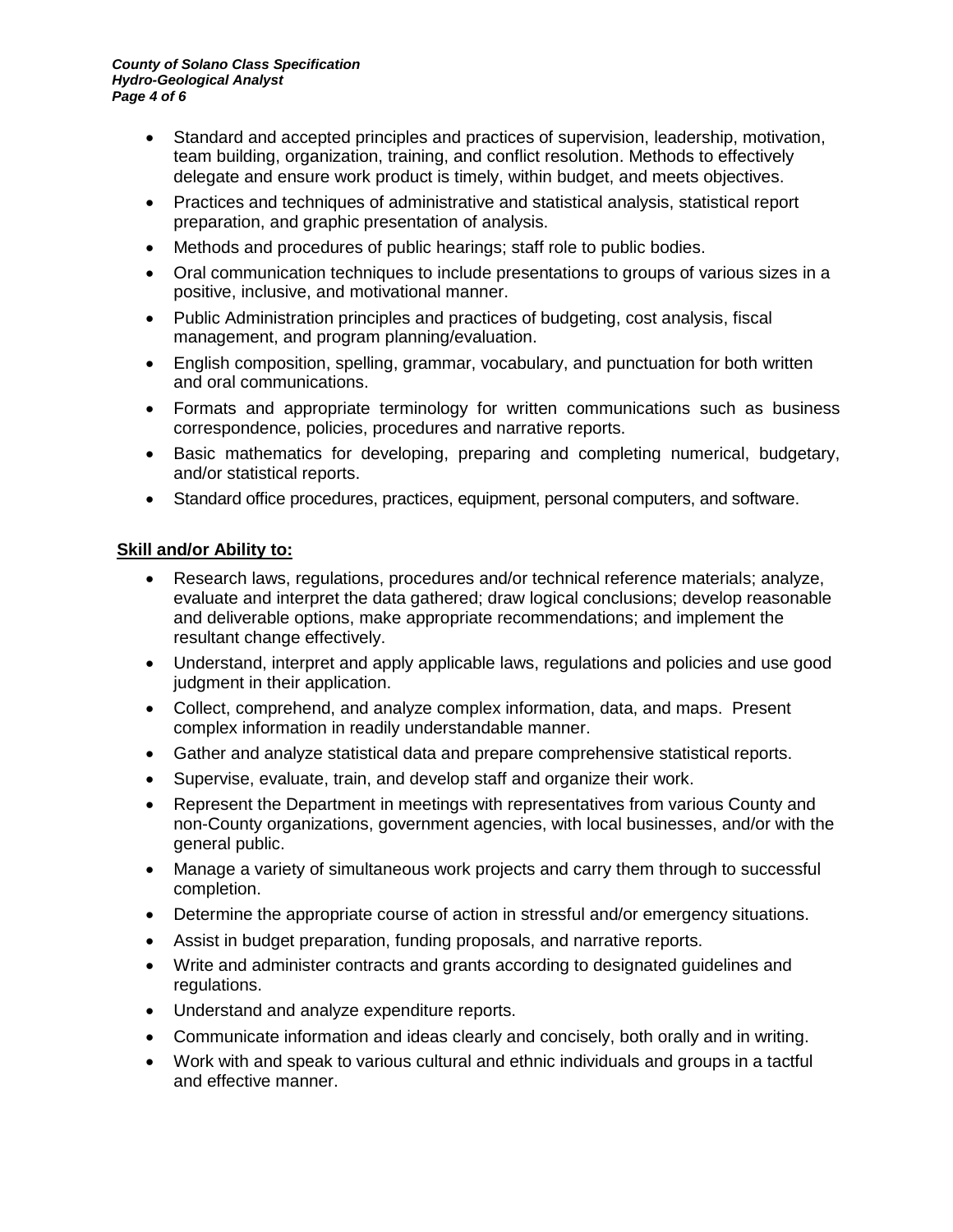- Establish and maintain effective working relationships with those contacted in the performance of required duties.
- Prepare a variety of written communications to include reports, policies and procedures.
- Maintain accurate records and document actions taken.
- Perform a variety of technical and specialized tasks and functions in an independent, competent and timely manner.
- Maintain confidentiality of records and information per pertinent laws/regulations.
- Organize and prioritize work assignments.
- Use modern office equipment to include computers and related software applications.

## **PHYSICAL REQUIREMENTS:**

- Mobility and Dexterity: Positions in this class typically require balancing, stooping, kneeling, reaching, crawling, reaching, standing, walking, fingering, grasping, feeling (i.e. sense of touch), and repetitive motion.
- Lifting, Carrying, Pushing and Pulling -- Medium work: Positions in this class require exerting up to 50 pounds of force occasionally, and/or up to 20 pounds of force frequently, and/or up to 10 of force constantly to move objects.
- Vision: Positions in this class require the employee to have close visual acuity, with or without correction, to prepare and analyze data and figures, view a computer terminal, read, and to distinguish between normal and off shade colors and to read gauges and meters in dimly lighted areas etc. Positions in this class also require employees to have depth perception and good eye-to-hand coordination in order to operate a motor vehicle and to operate a variety of hand and power tools.
- Hearing/Talking: Positions in this class require the employee to perceive the nature of sounds at normal speaking levels with or without correction, and have the ability to receive detailed information through oral communication. Positions in this class require the employee to express or exchange ideas by means of the spoken word. Detailed or important instructions must occasionally be conveyed to others accurately, loudly, and/or quickly.
- Other: Positions in this class typically require the employee to have sufficient sense of smell, vision, touch and hearing to observe equipment functions for normal and abnormal occurrences.

#### **WORKING CONDITIONS:**

- Office Work plus Outdoor Work: While most work will be in an office setting, visits to outdoor worksites will require an employee in this class to occasionally work outside and be subject to a variety of weather conditions, walking on uneven terrain, toxic or caustic chemicals, atmospheric conditions, and working around vehicles in operation and around machinery with moving parts.
- Traffic Hazards: Employees in this class will be required to operate a vehicle and thus will be subject to traffic hazards while driving.
- Environmental: Employees in this class may be exposed to environmental conditions and work site hazards when working in remote locations or at job sites to investigate water and natural resources issues.